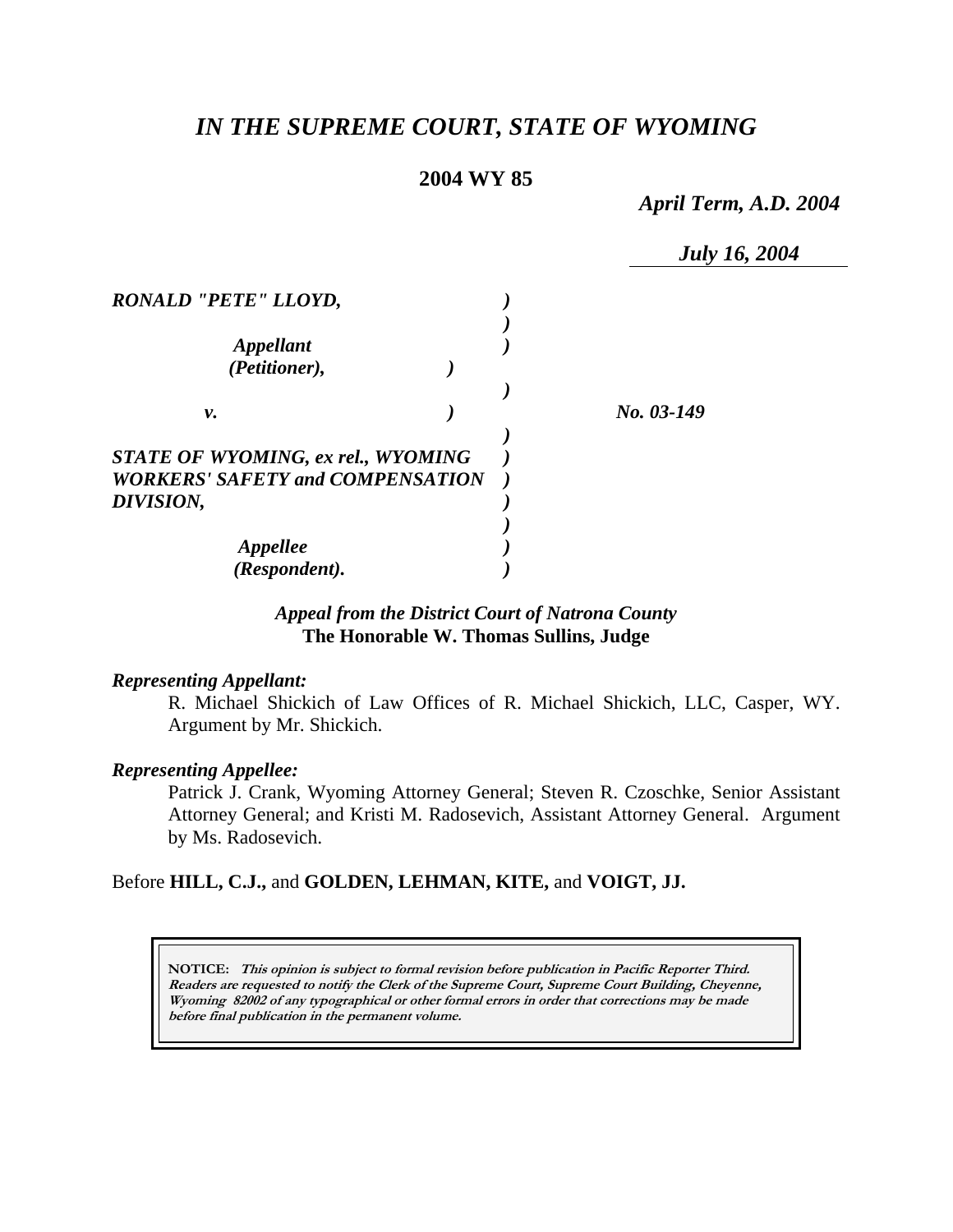## **LEHMAN, Justice.**

[¶1] This is an appeal from the denial of the worker's compensation benefits claim made by appellant Ronald "Pete" Lloyd (Lloyd). Lloyd's claim was denied based on the conclusion that Lloyd was acting outside the scope of his employment when the accident occurred. We reverse.

### *ISSUES*

[¶2] Lloyd sets forth the following issues:

(1) Whether the Office of Administrative Hearings erred when it failed to apply the Wyoming "nexus" test.

(2) Whether the Office of Administrative Hearings erred when it failed to apply the "special mission" doctrine.

(3) Whether the Office of Administrative Hearings erred when it failed to apply the "dual-purpose" doctrine.

The State phrases the issues as:

I. Whether the hearing examiner properly applied Wyo. Stat. §  $27-14-102(a)(xi)$  as a clear and unambiguous statute to determine that Appellant's injuries occurred outside the scope of his employment for purposes of worker's compensation coverage, due to Appellant's accident while traveling to his home in his personal vehicle without reimbursement.

II. Whether the hearing examiner's decision to deny medical and temporary total disability benefits to Appellant was supported by substantial evidence.

### *FACTS*

[¶3] Sage Technical Services (Sage) operates a truck driving school with locations in Colorado, Idaho, Montana, Utah, and Wyoming. Sage employed Lloyd as a driving instructor in Casper, Wyoming, and Lloyd was later promoted to the position of lead instructor. As lead instructor, Lloyd was not only required to teach Sage students, but also ensure that the trucks and trailers used by Sage were safely maintained and operated.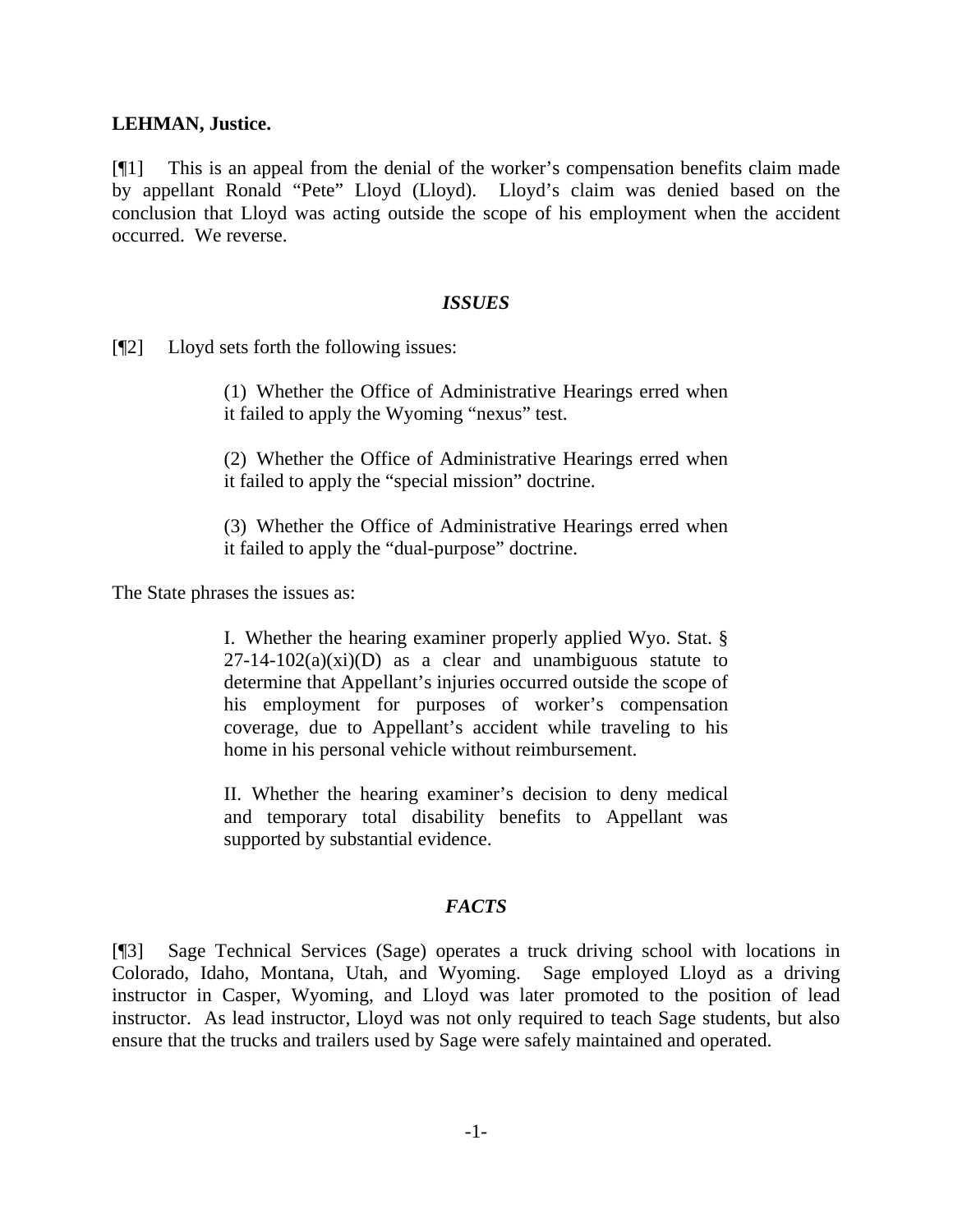[¶4] Sage found that as a part of its normal operations it was occasionally necessary to move trucks and trailers from one Sage location to another. From time to time, Sage asked Lloyd to assist in transporting these trucks and trailers. In fact, Lloyd believed that part of his responsibilities as lead instructor included assisting with the transport of Sage's trucks and trailers from one location to another.

[¶5] In February of 2002, Sage needed a truck transferred from its Casper location to its Billings, Montana location. Lloyd indicated that he would deliver the truck if the drop-off location could be changed from Sheridan, Wyoming to Frannie, Wyoming because Lloyd needed to retrieve his personal vehicle in Cody, Wyoming. After considering other options, Sage approved Lloyd's delivery of the truck on these terms. At the time of this approval, Lloyd understood that, pursuant to established Sage policy, he would be reimbursed for mileage concerning his return trip in his personal vehicle.

[¶6] On the morning of February 9, 2002, Lloyd delivered the truck in Frannie and was directly transported by a friend from Frannie to Cody. After picking up his personal vehicle, Lloyd immediately returned to Frannie to check on the security of Sage's truck. After making sure that Sage's truck was secure, Lloyd at once commenced his return trip retracing the route that he had taken from Casper. Lloyd was then injured in a single car accident when he fell asleep at the wheel.

[¶7] Because Lloyd was incapacitated due to injuries sustained in the accident, Lloyd's supervisor advised that he would complete the necessary reimbursement documentation for Lloyd concerning his trip. However, upon the supervisor's inquiry to Sage's main office, he was advised that Sage had determined that Lloyd would not be reimbursed for his return trip made in his personal vehicle. Lloyd then submitted a timely request for worker's compensation benefits. This request was denied by the State.

[¶8] After a hearing before the Office of Administrative Hearings (OAH), OAH affirmed the denial of benefits. Subsequently, upon filing a petition for review, the district court affirmed the decision of the OAH. This appeal followed.

# *STANDARD OF REVIEW*

[¶9] We recently stated the applicable standard of review in *Ludwig v. State ex rel. Workers' Safety and Compensation Div.*, 2004 WY 34, ¶¶5-7, 86 P.3d 875, ¶¶5-7 (Wyo. 2004) (footnote in original):

> The parameters for judicial review of an agency action are found in Wyo. Stat. Ann. § 16-3-114.<sup>1</sup> Serda v. State ex rel.

 $\overline{a}$ <sup>1</sup>Wyo. Stat. § 16-3-114(c) (LexisNexis 2003):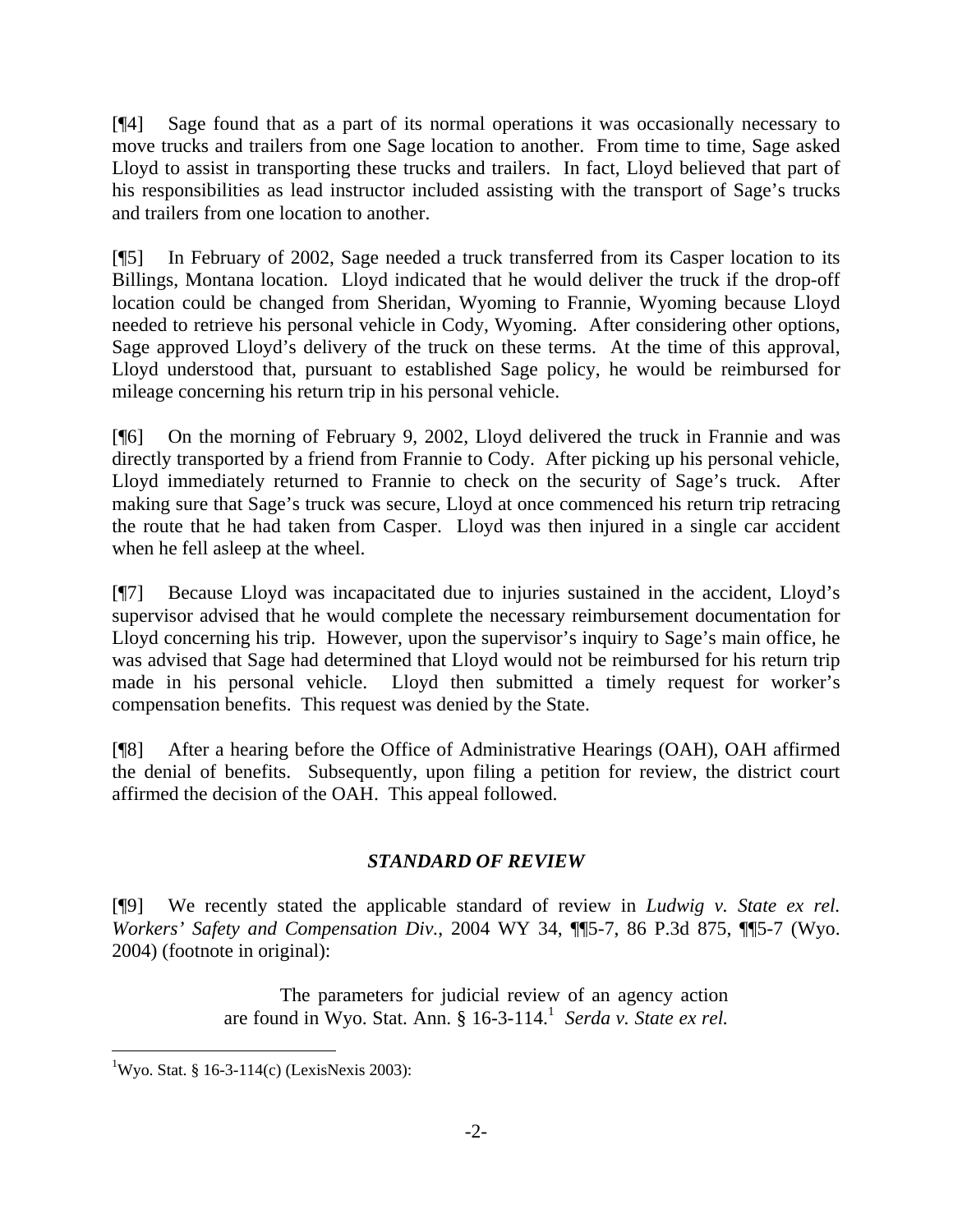*Workers' Safety and Compensation Div.*, 2002 WY 38, ¶18, 42 P.3d 466, ¶18 (Wyo. 2002). Our standard of review when reviewing administrative agency action was clarified and refined in the case of *Newman v. State ex rel. Workers' Safety and Compensation Div.*, 2002 WY 91, 49 P.3d 163 (Wyo. 2002). That case held that "the substantial evidence test is the appropriate standard of review . . . when factual findings are involved and both parties submit evidence." *Newman*, at ¶22.

 In appeals where both parties submitted evidence at the hearing below and the dispute is over the soundness of the factual findings of the agency, *Newman* mandates the appellate review be limited to application of the substantial evidence test. *Id.* This is true regardless of which party appeals from the agency decision. The substantial evidence test provides:

> In reviewing findings of fact, we examine the entire record to determine whether there is substantial evidence to support an agency's findings. If the agency's decision

 $\overline{a}$ 

(i) Compel agency action unlawfully withheld or unreasonably delayed; and

(ii) Hold unlawful and set aside agency action, findings and conclusions found to be:

(A) Arbitrary, capricious, an abuse of discretion or otherwise not in accordance with law;

(B) Contrary to constitutional right, power, privilege or immunity;

(C) In excess of statutory jurisdiction, authority or limitations or lacking statutory right;

(D) Without observance of procedure required by law; or

(E) Unsupported by substantial evidence in a case reviewed on the record of an agency hearing provided by statute.

<sup>(</sup>c) To the extent necessary to make a decision and when presented, the reviewing court shall decide all relevant questions of law, interpret constitutional and statutory provisions, and determine the meaning or applicability of the terms of an agency action. In making the following determinations, the court shall review the whole record or those parts of it cited by a party and due account shall be taken of the rule of prejudicial error. The reviewing court shall: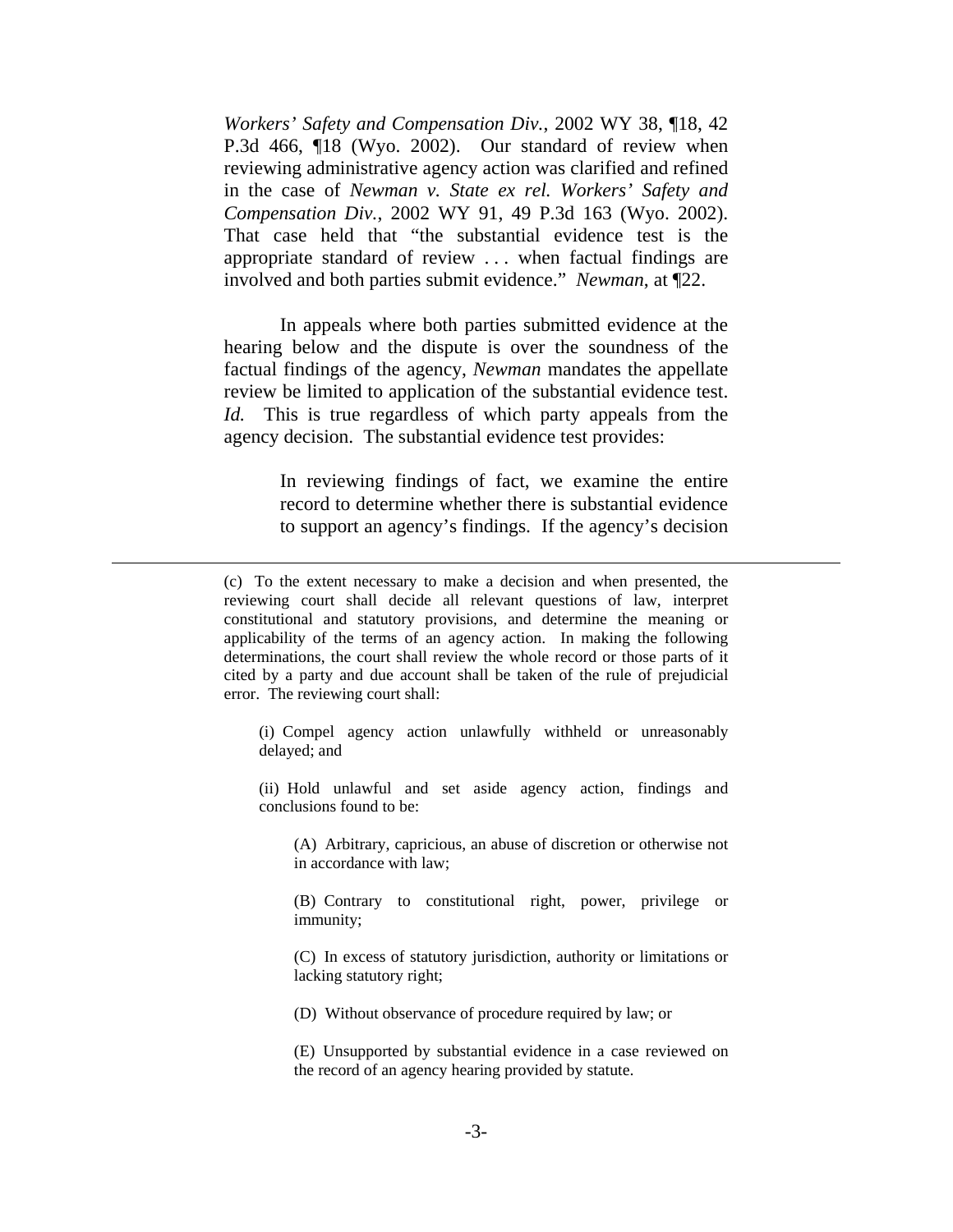is supported by substantial evidence, we cannot properly substitute our judgment for that of the agency and must uphold the findings on appeal. Substantial evidence is relevant evidence which a reasonable mind might accept in support of the agency's conclusions. It is more than a scintilla of evidence.

*Newman*, at ¶12 (quoting *State ex rel. Workers' Safety and Compensation Div. v. Jensen*, 2001 WY 51, ¶10, 24 P.3d 1133, ¶10 (Wyo. 2001)). This court is required to review the entire record in making its ultimate determination on appeal. *Newman*, at ¶¶19 and 24-26.

 In *State ex rel. Workers' Safety and Compensation Div. v. Garl*, 2001 WY 59, ¶9, 26 P.3d 1029, ¶9 (Wyo. 2001), we acknowledged that:

> The interpretation and correct application of the provisions of the Wyoming Worker's Compensation Act are questions of law over which our review authority is plenary. *Collicott* [*v. State ex rel. Workers' Safety and Compensation Div.*, 2001 WY 35], at ¶4[, 20 P.3d 1077, ¶4 (Wyo. 2001)]. Conclusions of law made by an administrative agency are affirmed only if they are in accord with the law. *Id.* We do not afford any deference to the agency's determination, and we will correct any error made by the agency in either interpreting or applying the law. *Id.*

*In accord see Vaughan v. State ex rel. Workers' Compensation Div.*, 2002 WY 131, ¶6, 53 P.3d 559, ¶6 (Wyo. 2002).

#### *DISCUSSION*

[¶10] Lloyd mounts three separate arguments that he is entitled to worker's compensation benefits. He first contends that an exception to the "coming and going" rule, recognized in common law and codified in 1986 within Wyo. Stat. Ann.  $\S$  27-14-102(a)(xi)(D), exists when there is a link between the employee's activities and a benefit to the employer. Hence, Lloyd argues that under this "nexus test," worker's compensation benefits must be provided to the employee. Next, Lloyd asserts that another exception to the "coming and going" rule, known as the "special mission" or "special errand" doctrine, is applicable. Under this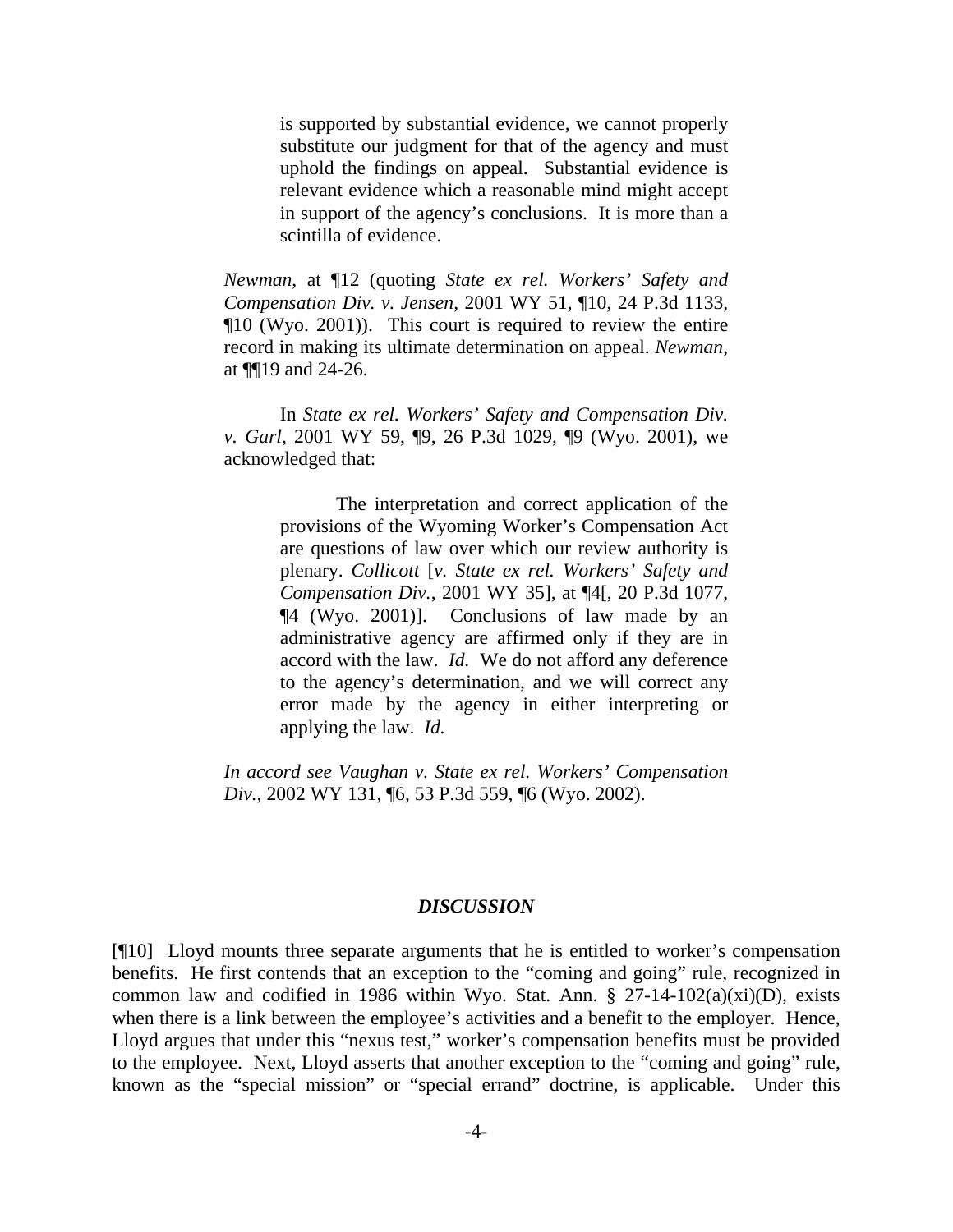exception, when an employee undertakes activities at the request of the employer, worker's compensation benefits extend to the employee even if the employee would technically be excluded under the "coming and going" rule. Finally, Lloyd proffers that the "dual purpose" doctrine also applies. Under this doctrine, an employer remains responsible to provide worker's compensation benefits to an employee if the employee made the journey at the direction of the employer, even if the employee received a personal benefit. Thus, if the employee's work creates the necessity for travel and the employee is in the course and scope of employment, even though the employee is serving at the same time a personal purpose of his or her own, worker's compensation coverage still exists.

[¶11] In attempting to counter each of these arguments, the State takes a more simplified view. The State argues that  $\S 27$ -14-102(a)(xi)(D) is unambiguous, making the exceptions asserted by Lloyd inapplicable. In particular, the State asserts that upon the codification of § 27-14-102(a), any "common law" exceptions to the "coming and going" rule were renounced except for those exceptions specifically enumerated within § 27-14-102(a). In making this argument, the State also relies upon the language within Wyo. Stat. Ann.  $\S 27-14-101(b)$ .<sup>2</sup> In addition, the State contends that sufficient evidence existed to support the denial of benefits.

[ $[12]$ ] Given the facts in this case and simple application of § 27-14-102(a)(xi)(D), we conclude that Lloyd must be afforded worker's compensation benefits. Therefore, on this occasion, we neither specifically embrace nor reject the "nexus test," the "special mission" or "special errand" doctrine, or the "dual purpose" doctrine upon which Lloyd relies.

[ $[13]$  Wyo. Stat. Ann. § 27-14-102(a)(xi)(D) (LexisNexis 2001) (emphasis added) provides:

(a) As used in this act:

 <sup>2</sup>Wyo. Stat. Ann. § 27-14-101(b) (LexisNexis 2003) states:

. . .

 <sup>(</sup>b) It is the intent of the legislature in creating the Wyoming worker's compensation division that the laws administered by it to provide a worker's benefit system be interpreted to assure the quick and efficient delivery of indemnity and medical benefits to injured and disabled workers at a reasonable cost to the employers who are subject to the Worker's Compensation Act. It is the specific intent of the legislature that benefit claims cases be decided on their merits and that the common law rule of "liberal construction" based on the supposed "remedial" basis of workers' benefits legislation shall not apply in these cases. The worker's benefit system in Wyoming is based on a mutual renunciation of common law rights and defenses by employers and employees alike. Accordingly, the legislature declares that the Worker's Compensation Act is not remedial in any sense and is not to be given a broad liberal construction in favor of any party.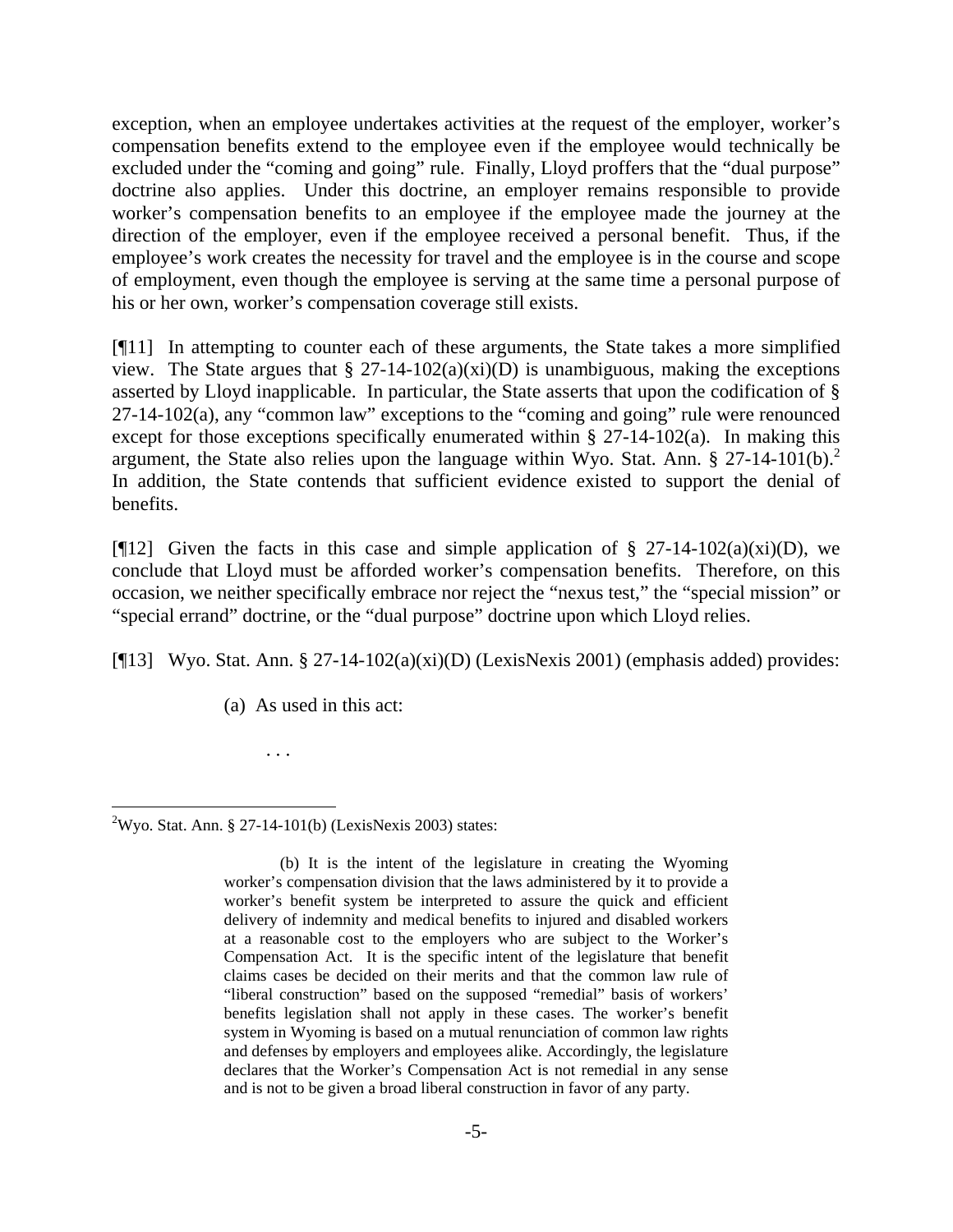(xi) "Injury" means any harmful change in the human organism other than normal aging and includes damage to or loss of any artificial replacement and death, arising out of and in the course of employment while at work in or about the premises occupied, used or controlled by the employer and *incurred while at work in places where the employer's business requires an employee's presence* and which subjects the employee to extrahazardous duties incident to the business. "Injury" does not include:

. . .

 $\overline{a}$ 

(D) Any injury sustained during travel to or from employment *unless the employee is reimbursed for travel expenses* or is transported by a vehicle of the employer[.]

We agree with the State that  $\S 27$ -14-102(a)(xi)(D) is unambiguous.

[¶14] It is undisputed that Lloyd offered to deliver the truck for Sage if the drop-off location could be changed to Frannie because Lloyd needed to retrieve his personal vehicle in Cody. Sage then approved Lloyd's delivery of the truck based on the condition that Lloyd would be able to retrieve his personal vehicle and return to Casper in that vehicle. Thus, Lloyd was required to deliver the truck for his employer, Sage.

[¶15] At the time of approval, Lloyd understood that he would be reimbursed for mileage concerning his return trip in his personal vehicle pursuant to established Sage policy.<sup>3</sup> Lloyd believed this policy applied to him based, in part, on communications with his supervisor, James Roach, the director of Sage's Casper facility until January 31, 2002. In addition, Mr. Roach testified that Sage's mileage reimbursement policy was in effect during the dates of Lloyd's trip and that he believed that Lloyd's return trip in his personal vehicle qualified for such reimbursement under the policy. Moreover, although Don Washburn had assumed the position of director of Sage's Casper facility on February 1, 2002, Lloyd had no conversations with Washburn concerning the mileage reimbursement policy.

[¶16] Following the accident, Lloyd's physical condition did not allow him to submit a request for reimbursement. Mr. Washburn agreed to submit the request for reimbursement. However, following the accident, corporate counsel located in Sage's main office in Pennsylvania decided that Lloyd would not be reimbursed by Sage for the return trip made in his personal vehicle. It is obvious that the denial of benefits for the return trip was solely

 $3$ Sage's policy called for the reimbursement of either mileage at \$.21 per mile or actual gasoline expenses incurred when an employee used his personal vehicle for business travel.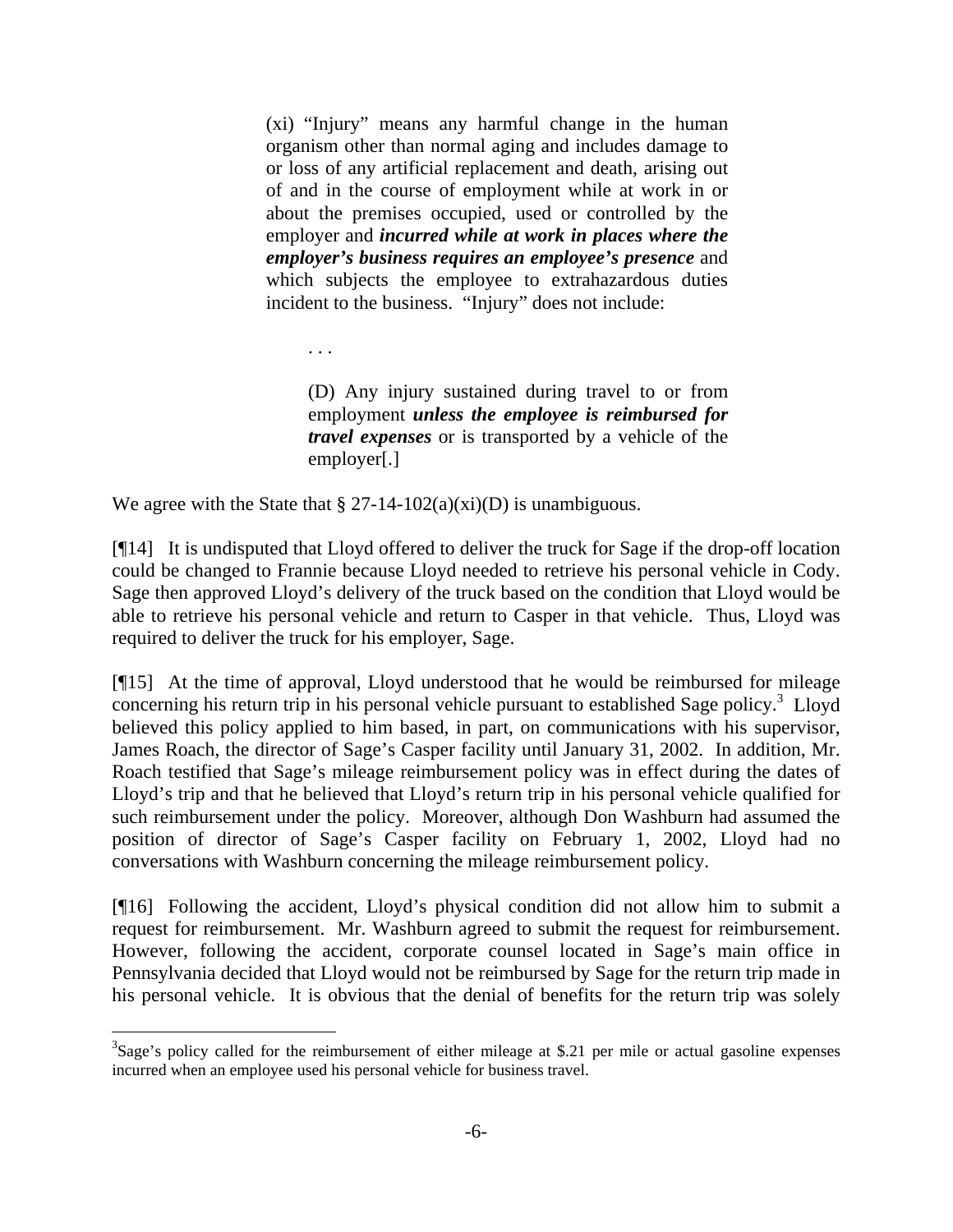motivated by Sage's desire to exclude Lloyd from receiving worker's compensation benefits. $4$ 

[¶17] In taking the same position espoused by Sage, the State argues that § 27-14-  $102(a)(xi)(D)$  requires that actual reimbursement for mileage be paid before the exception to the "coming and going" rule is applicable. As pointed out by the State, § 27-14-  $102(a)(xi)(D)$  provides that no compensable injury shall be deemed to have occurred "unless" the employee *is* reimbursed for travel expenses." Thus, the State argues that because Lloyd was not actually reimbursed by Sage, he cannot now be awarded worker's compensation benefits.

[¶18] We find the State's argument to be disingenuous. In essence, the State asks this court to allow an employer to manipulate the process through the subsequent denial of mandated reimbursement with the clear intention that such denial would preclude the award of worker's compensation benefits. In this case, Lloyd's transport of the vehicle was directly within his scope of employment and in furtherance of Sage's business purpose. Sage authorized the trip with the express condition that Lloyd would leave the truck at Frannie and collect his personal vehicle in Cody. The evidence presented substantiates that, given this arrangement and Sages' policies, Lloyd had a reasonable expectation that he would be reimbursed travel expenses for his return trip to Casper in his personal vehicle.

[¶19] Moreover, the State's argument that Lloyd's employment duties ended when he dropped off Sage's truck in Frannie is unpersuasive. Again, Sage agreed to the arrangement that allowed Lloyd to collect his personal vehicle in Cody and then return to Casper in that vehicle. Had Sage required Lloyd to transfer the truck without allowing Lloyd to return to Casper in his personal vehicle, Sage would have had to arrange and pay for some other transport to return Lloyd. In other words, but for the work assignment, Lloyd would not have made the trip to Frannie requiring his return trip to Casper. Alternatively had Sage not assigned Lloyd to transport its vehicle, other arrangements would have been necessary to accomplish Sage's business venture. Obviously, Sage benefited through its arrangement with Lloyd.<sup>5</sup> Therefore, Sage cannot now be allowed to renege on its arrangement after the fact when it learned that Lloyd was involved in an accident.

[¶20] The State also attempts to argue that because Sage believed that Lloyd would be spending the weekend with a friend, Lloyd's trip after dropping off the truck must be categorized as a personal excursion. However, this simply did not occur. Lloyd testified that he understood his trip was to be accomplished expeditiously so that he could be back in

 $\overline{a}$ 

<sup>&</sup>lt;sup>4</sup>Sage specifically objected to Lloyd receiving worker's compensation benefits based on its position that Lloyd was purely on personal time after delivering the Sage truck to Frannie.

<sup>&</sup>lt;sup>5</sup>Testimony was received that Sage contemplated other potential arrangements in transporting its truck as required. However, because of a one-on-one-student-to-instructor ratio established by Sage policy and the added expense of using multiple instructors and students along with additional Sage or employee personal vehicles, these alternatives were dismissed.